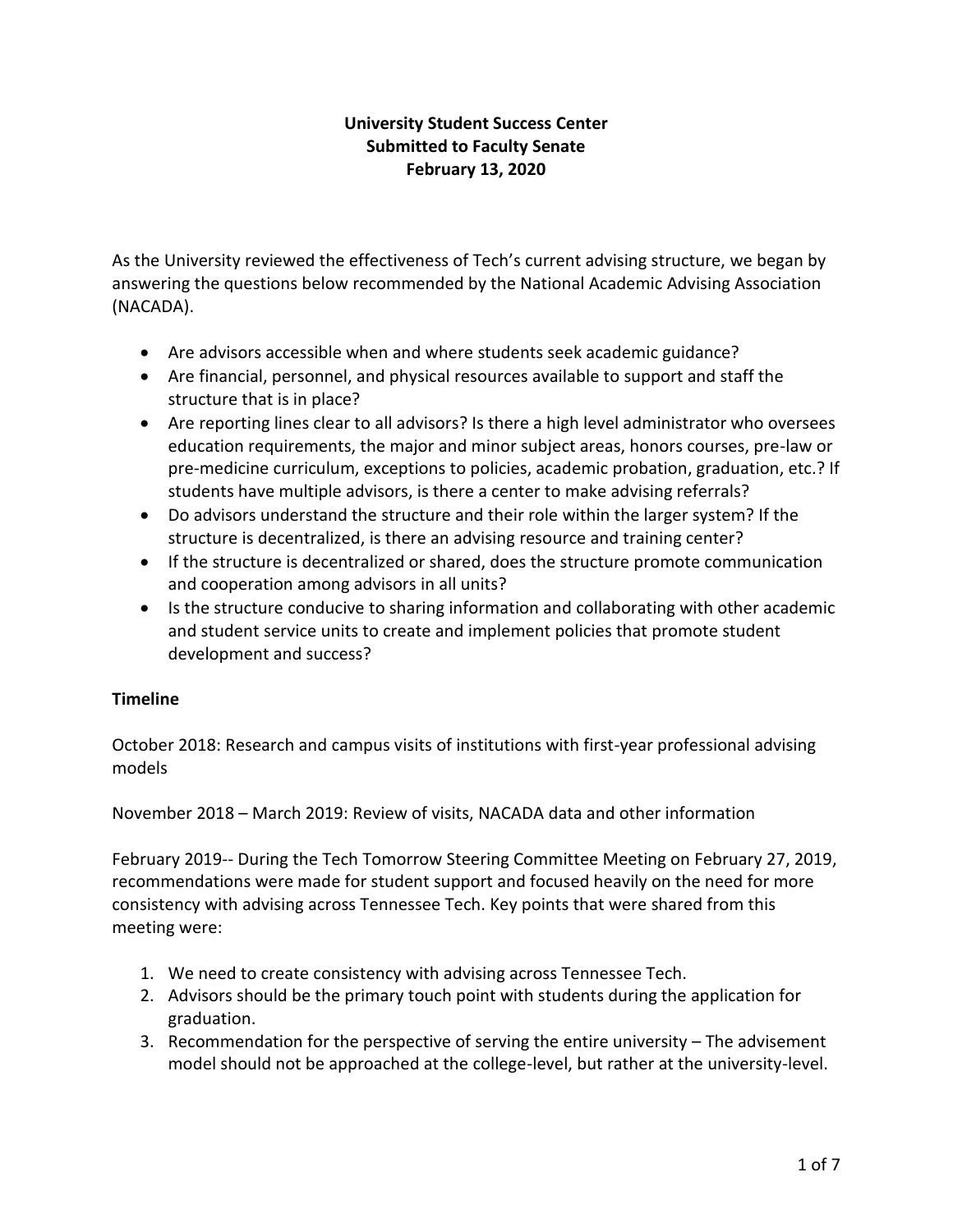4. Faculty "mentors" vs Professional Advisors – Using Professional Advisors helping students select courses while Faculty Mentors guide students through their educational and professional goals.

February 2019 – Exceptional Stewardship, within the Graduation Process Recommendation, includes the following text, "The advisement model looks different across colleges and departments. Providing consistency in the advisement may strengthen a student's experience as he approaches graduation".

Spring 2019: Meeting with the Exceptional Stewardship Workgroup to respond to questions related to Tech advising.

April 2019: President's meeting which included the Provost, Chief of Staff, VP of Enrollment Management, Executive Director of Student Success, Director of Advisement & Retention Services and all Student Success Center Directors/Program Leadership.

May 2019: Meeting with Professional advisors to share the President's initial proposal

November 2019: President's final proposal signed to establish a first year advising center

November 2019-December 2019: VP of Enrollment Management individual meetings with all College Deans

December 2019: VP of Enrollment Management attends the Academic Advising Council to share details and timelines of reorganization

December 2019: VP of Enrollment Management and the AVP of Human Resources meets with Academic Advising Council and professional advisors who will be reorganized to provide details and timelines of reorganization

December 2019: Implementation Committee begins meeting

January 2020: Professional advisors impacted by reorganization submit an interest form and resume to facilitate Human Resources' process.

March 2020: University Funded Professional Advisors will be notified as to which student success center they will be assigned to.

May 2020: Relocation of university funded professional advisors as needed based on service area assignments. Prepare for the start of pre-enrollment on May 1. University Student Success Center will function in temporary space.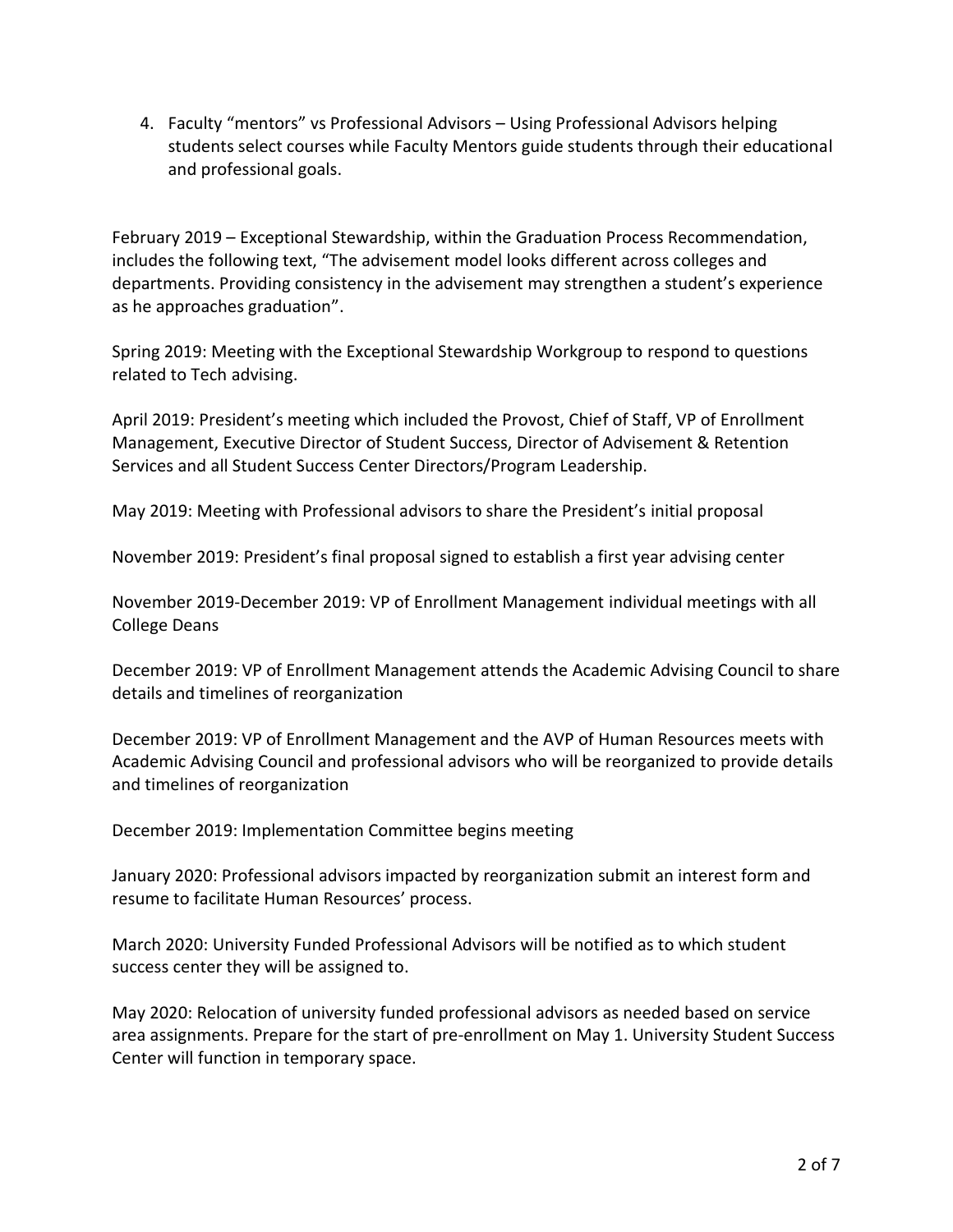## **Overview:**

Create University Student Success Center (UNIV-SSC) to be housed in a suite/space that will be the main advising resource for: 1) freshmen students; 2) first-time in college students; 3) undeclared/General Curriculum students regardless of classification; 4) Special-Undergraduate Non-Degree Seeking students; and 5) new transfer students admitted as General Curriculum/Undecided or General Health Studies.

# **Purpose:**

Change is necessary to address the following issues:

- 1. We have not reached our retention goals and freshmen retention has been inconsistent year to year.
	- a. Fall 2015 freshman cohort had an overall retention rate of 79%.
	- b. Fall 2016 freshman cohort had an overall retention rate of 78.5%.
	- c. Fall 2017 freshman cohort had an overall retention rate of 75%.
	- d. Fall 2018 freshman cohort had an overall retention rate of 77%.
- 2. Resources were not originally distributed across campus with consistency. We will more evenly distribute resources and provide more resources for students who are either formally or informally undecided on major.
- 3. Students move across units at a significant rate without a formal practice on how students are transferred from one student success center to another. This movement and transition is extremely difficult to monitor in current structure.
	- a. 65.6% of the fall 2015 freshman cohort were retained (fall-to-fall) and continued in their original academic unit.
	- b. 63.3% of the fall 2016 freshman cohort were retained (fall-to-fall) continued in their original academic unit.
	- c. 62% of the fall 2017 freshman cohort were retained (fall-to-fall) continued in their original academic unit.
- 4. Pre-enrollment prior to SOAR has not been consistent and should be. All new freshmen will be pre-enrolled prior to SOAR allowing more focus on relationship building during SOAR.
- 5. Flexibility in serving students based on changing interest and enrollments is a challenge in current structure. This change will allow us to adapt advising to the changing student interest more seamlessly during their first year on campus.
- 6. Current structure has ongoing challenges in the management of professional staff. Student Success Centers have a mix of college-funded and university-funded professional advisors that formally report to separate units on campus.

## **Enrollment Outcome Goals:**

- Achieve consistent 82-86% First-Time Freshman retention annually
- 4-year graduation rate of 50%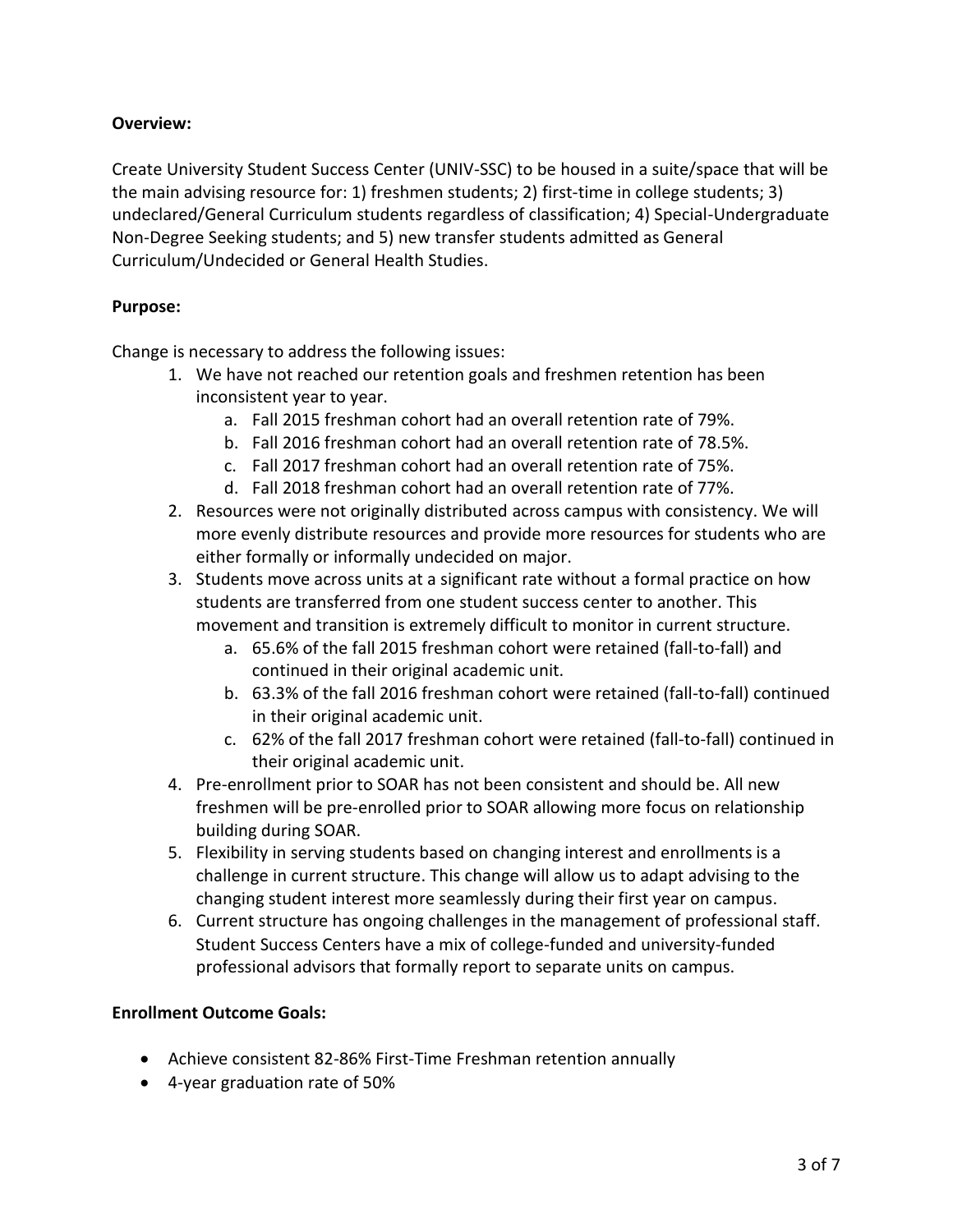#### **UNIV-SSC Objective:**

First-Year students and General Curriculum/undecided transfer students will be assigned an advisor in the UNIV-SSC regardless of incoming credit hours. Students who meet with UNIV-SSC advisor will: 1) discuss their transition to college/Tennessee Tech; 2) evaluate any transfer, AP, and/or IB credit students have; 3) build a course schedule; 4) map their major and track their progress towards their degree; and 5) receive support during their First-Year through engaging career development coaching and academic and non-academic involvement opportunities as shared by their UNIV-SSC advisor. The first-year advisor will contact students several times throughout the semester and their first year on campus to offer multiple in-person sessions. General Curriculum/undecided students will remain with UNIV-SSC until declaring a major regardless of the number of credit hours obtained.

#### **Implementation Priorities:**

- 1. Create a common vision and mission for all Student Success Centers (SSCs) on campus to align operations with common vision/directive.
- 2. All freshmen are advised in a common space by a team of full-time, professional advisors.
- 3. Professional advisors within UNIV-SSC will focus on class attendance and instilling other habits of success for freshmen.
- 4. Consistent advisement experience for all students advised within the UNIV-SSC.
- 5. Eliminate restrictions of advising populations based on students' major/disciplines to advising populations based on students' academic interest during their first-year.
- 6. Consistent "Career Ready" training and preparedness from orientation advisement session throughout first-year advisement sessions and programming.
- 7. Flexibility to adjust advisement resources and schedule based on student demand and needs.
- 8. All freshman students are pre-enrolled prior to their first term on campus.
- 9. Develop plans for: 1) transition of university funded advisors to be assigned to the new UNIV-SSC or a college; 2) students to connect and explore with their academic programs or majors of interest while advised by UNIV-SSC; 3) transition of students from UNIV-SSC to college/school advisor and/or Student Success Center; & 4) freshman career development programming partnership with Center for Career Development.

## **UNIV-SSC Location:**

This Center will be located on the 1<sup>st</sup> floor of the Volpe Library across from the Tutoring Center and down from the Testing Center. The space of the UNIV-SSC was selected based on the following:

- Centralized and accessible for both on-campus and commuter students.
- Convenient student access to other campus resources.
- UNIV-SSC team is centralized in one office suite.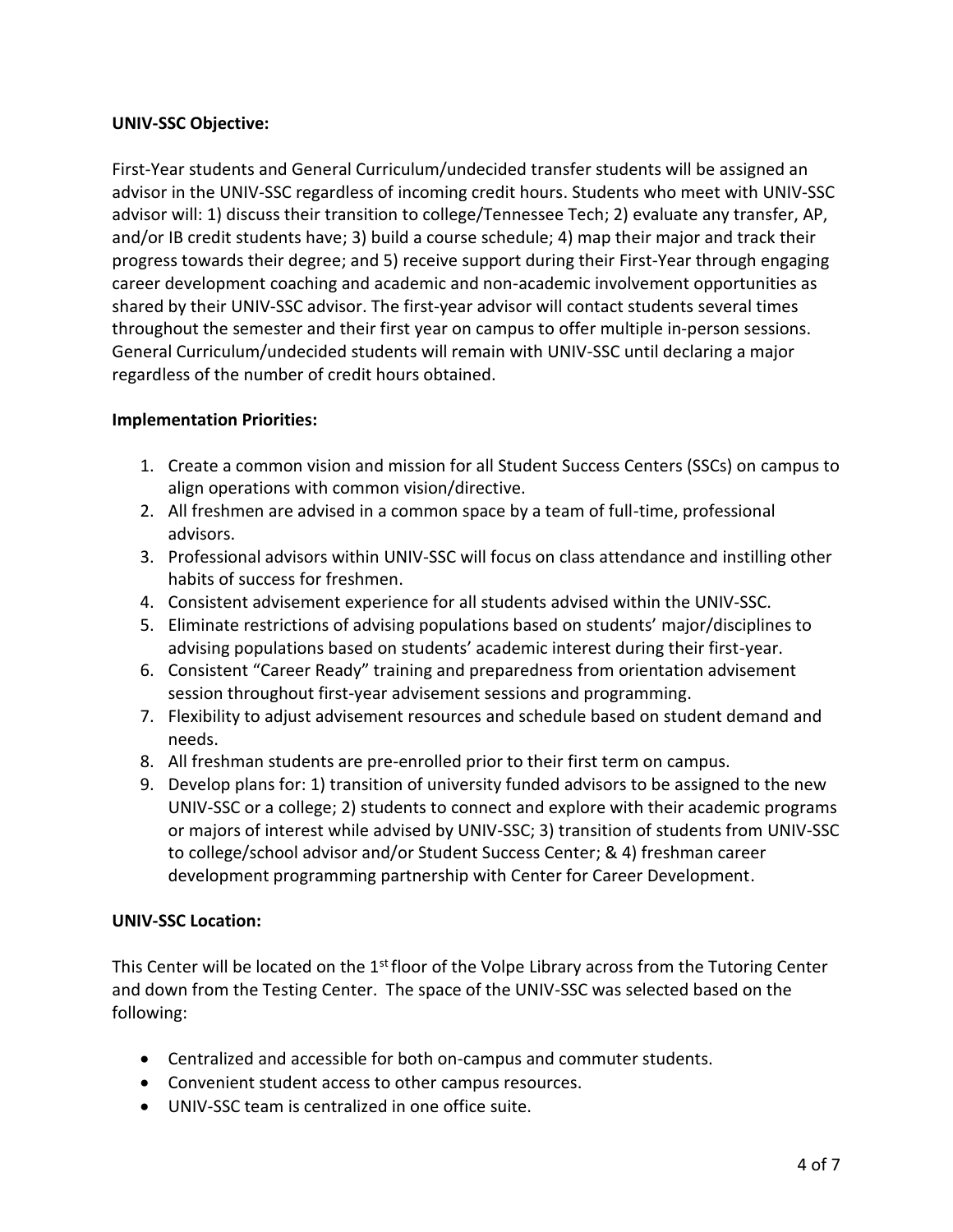Note: Approval has been received from State. We are currently in design phase. It is recognized that the permanent center might not be fully completed by first day of Fall 2020 classes. Two temporary spaces have been identified:

- Preferred location: Student study rooms on second/main floor of library. Currently working with ITS and library staff to ensure rooms can handle all necessary workstation functionality.
- Other location: Foundation Hall has space that is much less convenient; however, it is known that workstations can be fully functional.

#### **Implementation Team:**

| <b>Name</b>           | <b>Department</b>                          |
|-----------------------|--------------------------------------------|
| Benjamin Clark        | <b>School of Nursing</b>                   |
| Julie Galloway        | <b>College of Business</b>                 |
| Jerry Gannod          | <b>College of Engineering</b>              |
| <b>Richard Pirkle</b> | College of Arts & Sciences                 |
| Charria Campbell      | <b>Multicultural Affairs</b>               |
| Jeffrey Roberts       | College of Arts & Sciences                 |
| Julie Baker           | College of Education                       |
| Simone McKelvey       | <b>Advisement &amp; Retention Services</b> |
|                       | Student in College of Agriculture & Human  |
| <b>Tristan Pope</b>   | Ecology                                    |

**Dr. Julie Baker and Simone McKelvey** will serve as co-chairs of the implementation team.

All members agreed to serve on the implementation team upon receiving the following invitation:

I [Brandon Johnson] would like to invite you to serve as a member of the university-wide student success center implementation team. Co-chaired by Julie Baker and Simone McKelvey, this team will be asked to successfully implement Tech's new student success center. There are elements of the success center that have been decided and those elements will be shared with the team during the first meeting. There is still much work ahead to successfully implement the center. Also, further efforts are needed to identify and implement new/enhanced advising programs and strategies focused on best serving students across campus.

A few of the major initiatives that need to be prioritized:

 Ensure clear and consistent communication with all university-wide stakeholders throughout the implementation period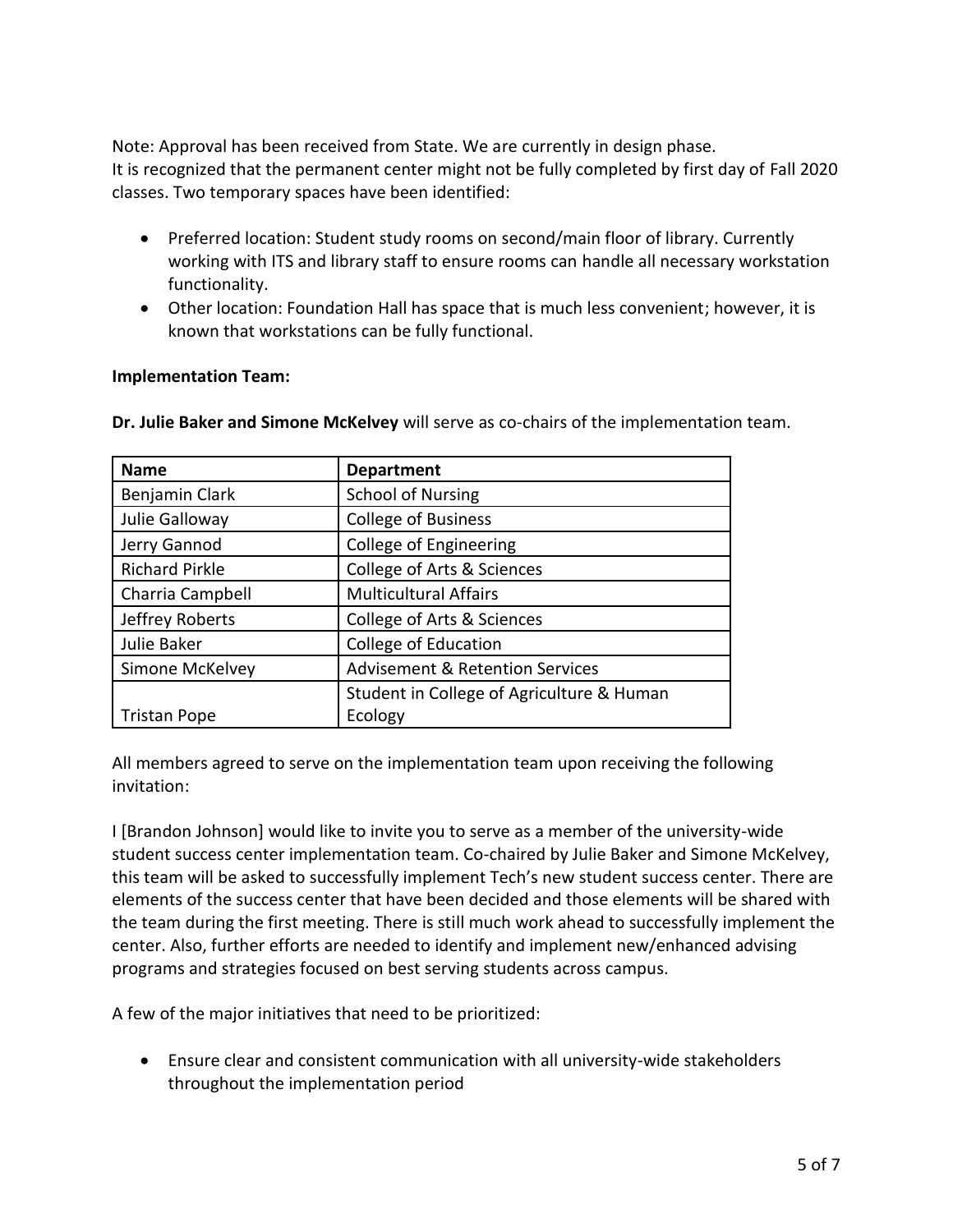- Recommend name and mission statement for new university-wide student success center, and work to encourage alignment of mission statements for current collegebased SSCs
- Identify strategies to establish and maintain positive relationships between universityand college-based advisors in order to ensure consistent advisement and smooth transitions for all students
- Evaluate current first-year related processes and events to define advisor roles and expectations
- Determine professional development needs and identify resources to support those needs

This team will remain intact until October 1, 2020 after successful implementation is achieved next fall.